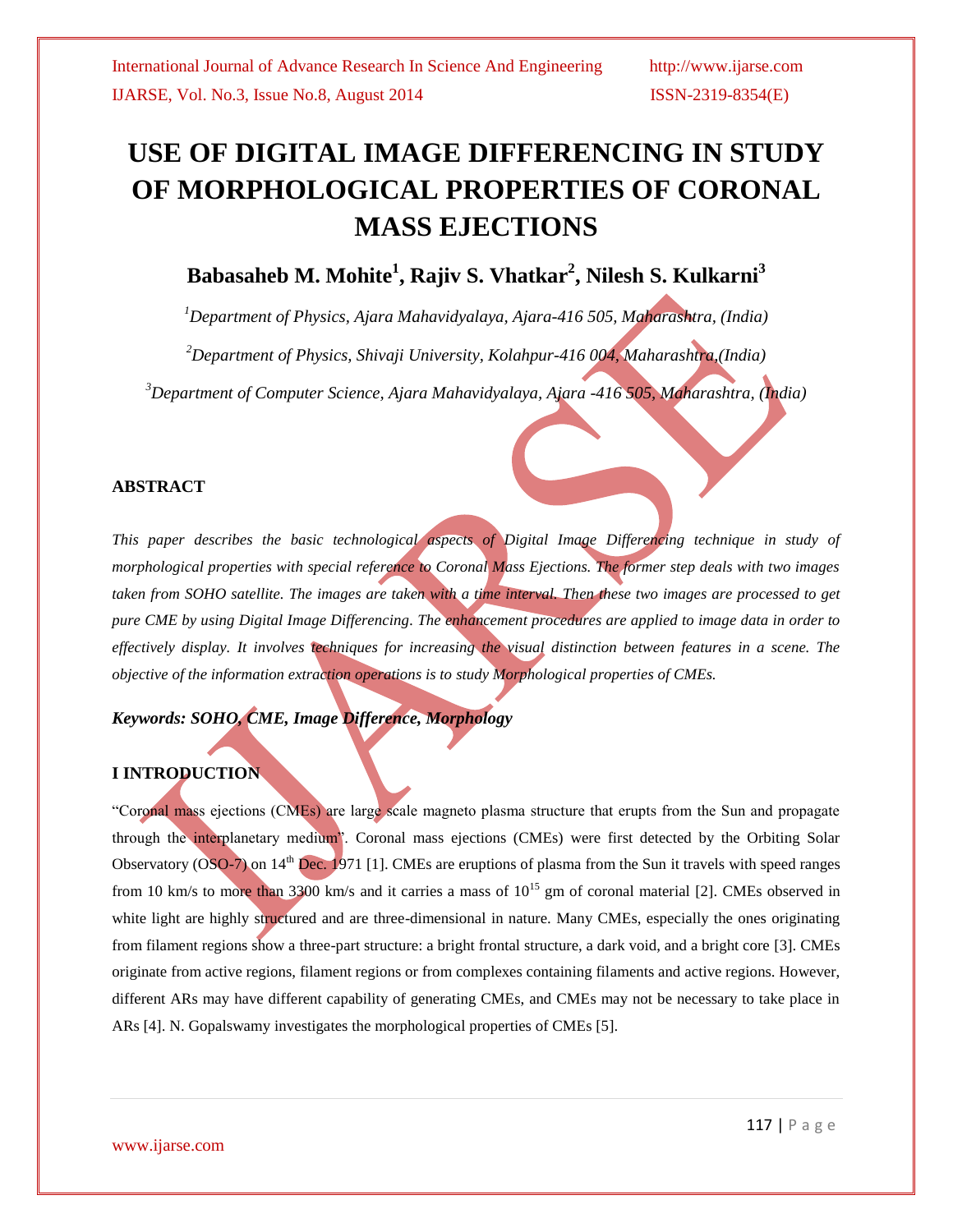Pictures are the most common and convenient means of conveying or transmitting information. A picture is worth a thousand words [6]. Computer images have been "digitized", a process which converts the real world color picture to instead be numeric computer data consisting of rows and columns (2D Matrix, Figure 1) of millions of color samples measured from the original image [7]. Computer images are generated from tiny numeric color components known as Pixels. In computer graphics, pictures or graphics objects are presented as a collection of discrete picture element called pixels. The piexel also known as pel (shortest form of pixel element) is the smallest addressable screen element [8]. Its intensity and colour is controlled to compose the picture. Each pixel on the graphics does not represent mathematical point. Rather it represents a region which theoretically can contain an infinite number of points [9]. A digital color image pixel is just numbers representing a RGB data value (Red, Green, and Blue). Each pixel's color sample has three numerical RGB components (Red, Green, and Blue) to represent the color of that tiny pixel area. These three RGB components are three 8-bit numbers for each pixel. Three 8-bit bytes (one byte for each of RGB) are called 24 bit color. Each 8 bit RGB component can have 256 possible values, ranging from 0 to 255. For example, three values like (250, 165, 0), meaning (Red=250, Green=165, Blue=0) to denote one Orange pixel [7]. With these three color values Pixels also has one another value known as 'alpha' which specifies opacity of the pixel.

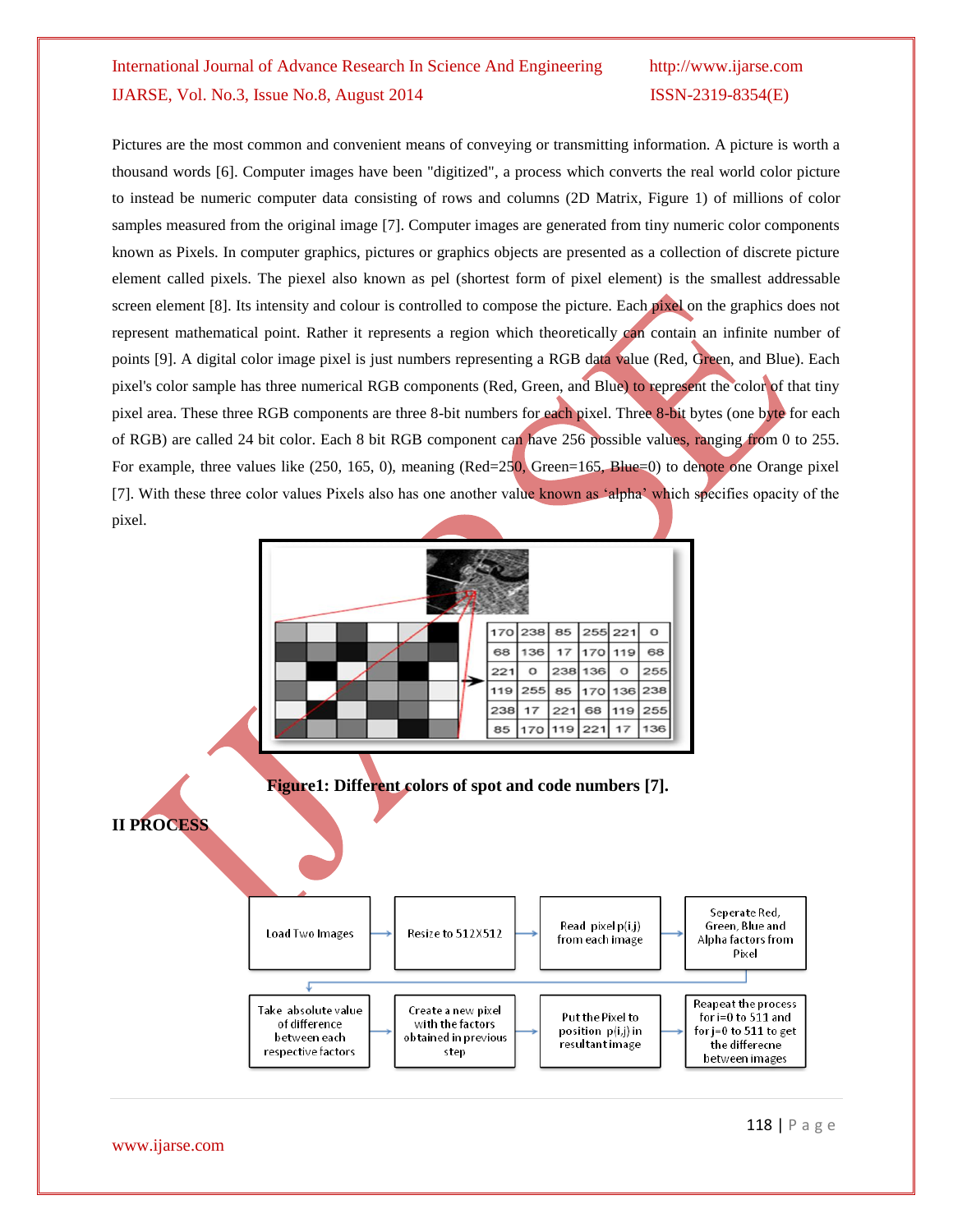In our context of study we need to extract an image from two images, and which could be the difference between these two images. To extract the image we could use these values of pixels. To get the difference between two images we can use the following simple algorithm (Algorithm complexity O  $(n^2)$ ) and flowchart.



www.ijarse.com

119 | P a g e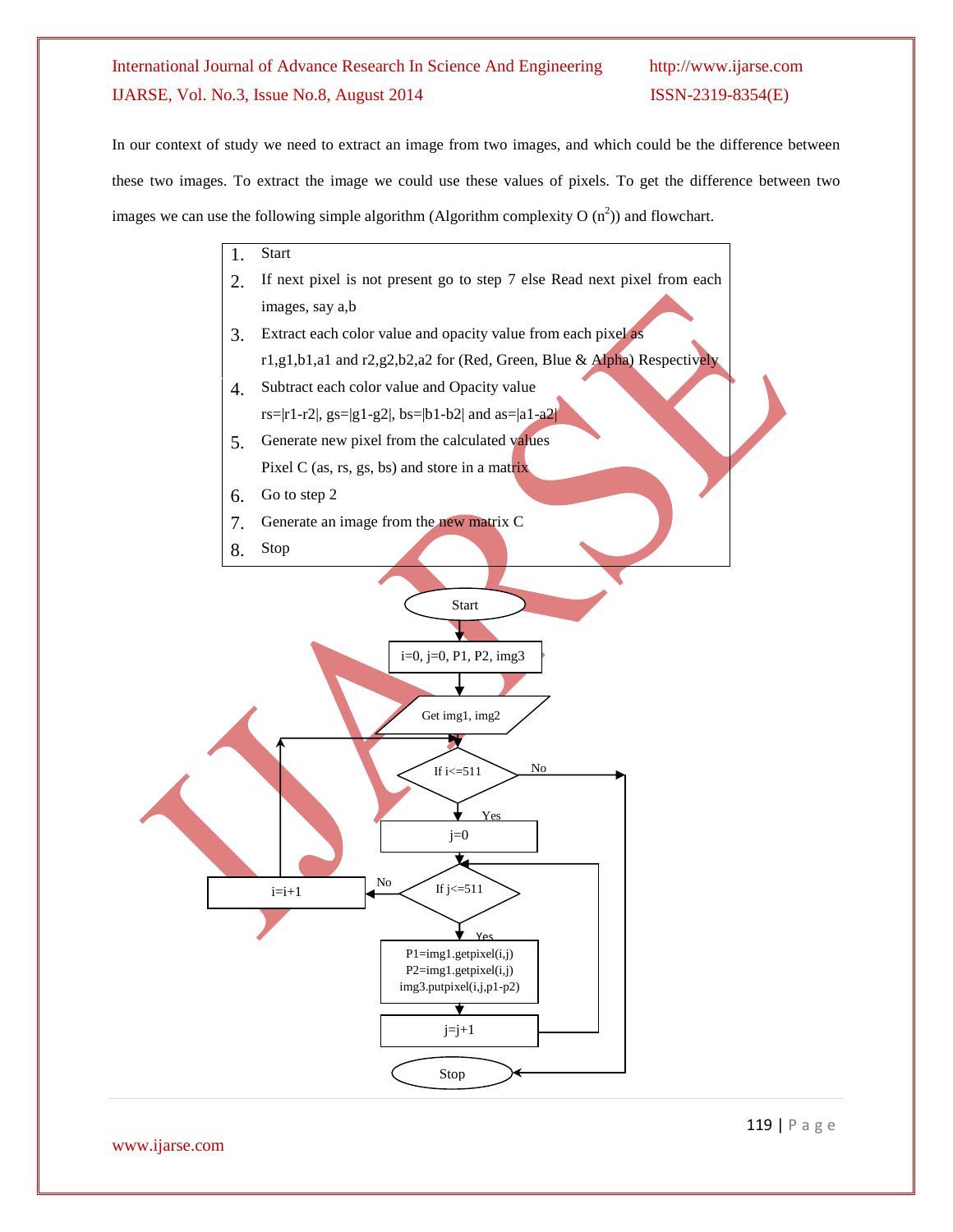By following the above algorithm we can get a new image showing difference between two images in color form (Figure 2).



**Figure 2: The image (A) represents the CMEs with streamer image (B) represents the streamer only, image (C) represents the difference image gives only CMEs [10].**

To make the difference more color we can apply more filtering steps to the image such as converting the image to grayscale image by taking average of each Red, Green, Blue and Opacity value. Conversion to grayscale is another common conversion. Grayscale values are determined by calculating the luminosity of a color, which is a weighted average of the R, G and B color components. The average is weighted according to the sensitivity of the human eye to each color component. The weights used here are as given by the NTSC (North America Television Standards Committee) and are widely accepted [11]. To convert the produced image shows the difference between two images in colour to convert the coloured images to gray scale we used the 'colormatrix' class of .NET framework's graphic library [11, 12].





**Figure 2: The difference images in color and gray form after converting.**

### **III PROGRAM USER MANUAL**

1. Click on the "Load Image 1" button which will display an Open File Dialog, browse the image to load; only .JPG and .PNG format is supported. An "open file dialog" class of .net framework provides a special window to select and open files known as open file dialog [13].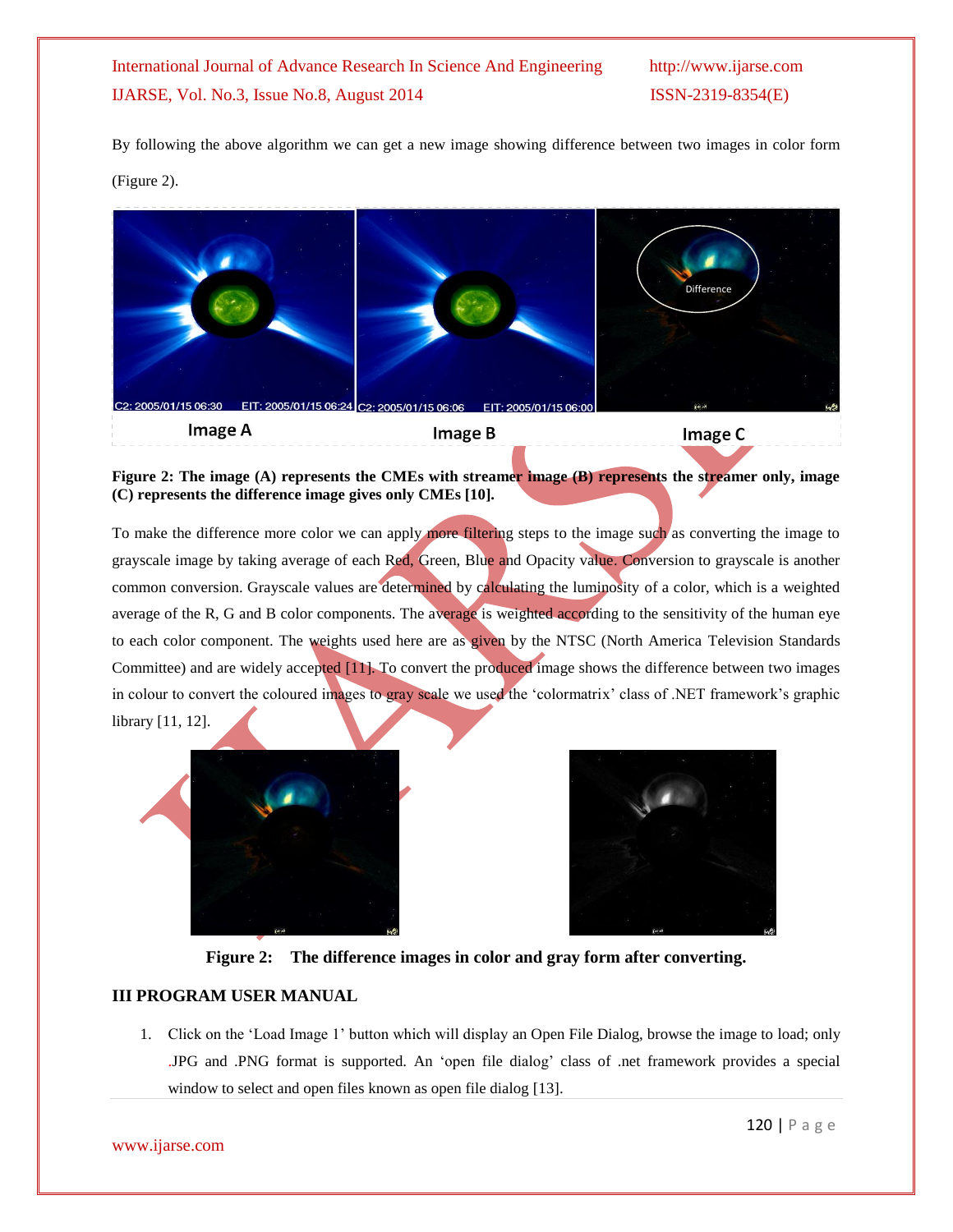

Grayscale<br>I Whitescale

3. Click the Difference button to load the difference image. Images are resized to 512X512 automatically.

EIT: 2005/01/15 06:00

C2: 2005/01/15 06:06



www.ijarse.com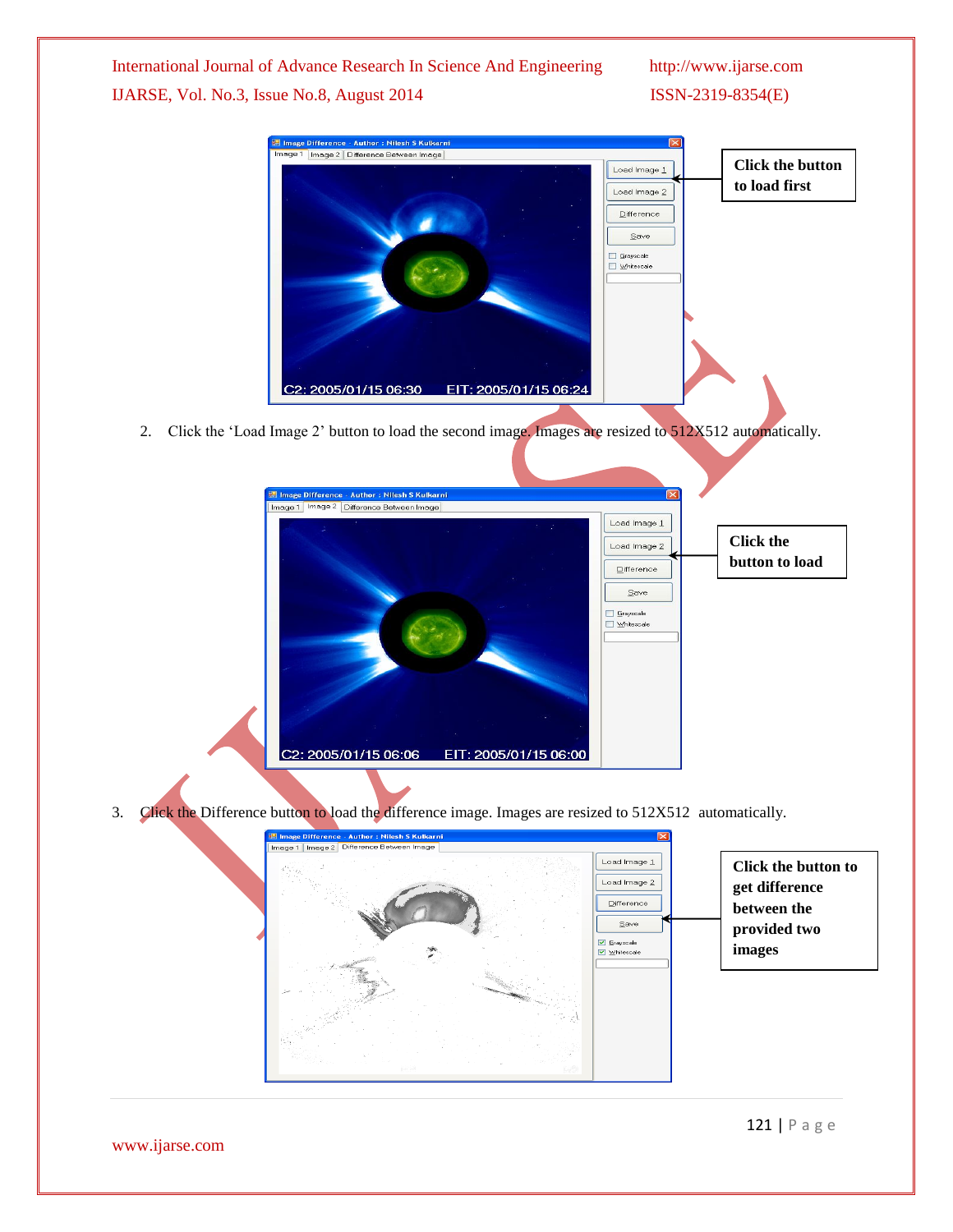We have used many activex controls in our software module. An activex control is a piece of software which can be embedded in any software [14].To show the picture "picture box" is used which is an activex control and is used to display an existing image or to draw image using graphic library of VB.NET [15]. The PictureBox control exposes the SizeMode property, which determines how the image will be sized and aligned on the control. Its default setting is Normal, and in this mode the control displays the image at its normal magnification. If the image is larger than the control, part of the image will be invisible. The Size Mode property can also be set to StretchImage and AutoSize. The StretchImage setting resizes the image so that it fills the control. If the control's aspect ratio isn't the same as the aspect ratio of the image, the image will be distorted in the process. If you want to use the StretchImage setting, you must also resize one of the dimensions of the control, so that the image will be properly resized [16]. We have set the SizeMode property to StrechImage and set the PictureBox Height to 512 Pixels and Width to 512 Pixels.

### **IV CONCLUSION**

The image processing software those are available in the market doesn't fit to our requirement of image differencing in the morphological study of coronal mass ejections. The software module specified above provides the more precise morphological difference between two images that are taken successively which is beneficial to identify the ejections.

## **V ACKNOWLEDGEMENTS**

We would like to thank to NASA, Goddard Space Flight Center to make available LASCO images from SoHO and also very much thankful to N. Gopalswamy, NASA for his time to time valuable guidance and suggestions.

### **REFERENCES**

- [1] R. Tousey, The solar corona, Journal of Space Res. 3 (1973) P. 713-730.
- [2] N. Gopalswamy, A global picture of CMEs in the inner heliosphere, The Sun and the Heliosphere as an Integrated System, ASSL series, Kluwer 24 (2004) P. 201.
- [3] A. Hundhausen, Sixth International Solar Wind Conference (1987) P. 181.
- [4] C. Caixia; W. Yuming; S. Chenglong; Y. Pinzhong; Z. Jie, S.Wang, Statistical role of active regions in CME production, Journal of Geophysical Research 116 (2011) P. 1033 - 1048.
- [5] N. Gopalswamy, Proceeding of the 20<sup>th</sup> Slovak National Solar Physics Workshop (2010) P.108 130.
- [6] M. Kumar, Digital Image Processing, Photogrammetry and Remote Sensing Division

Indian Institute of Remote Sensing, Dehra Dun.Page no. 1.

- [7] [http://www.scantips.com](http://www.scantips.com/)
- [8] [http://www.microsoft.com](http://www.microsoft.com/)
- [9] A.P. Godase, Computer Graphics, (Technical Publication, Pune. 2001).
- [10] http://cdaw.gsfc.nasa.gov/CME\_list